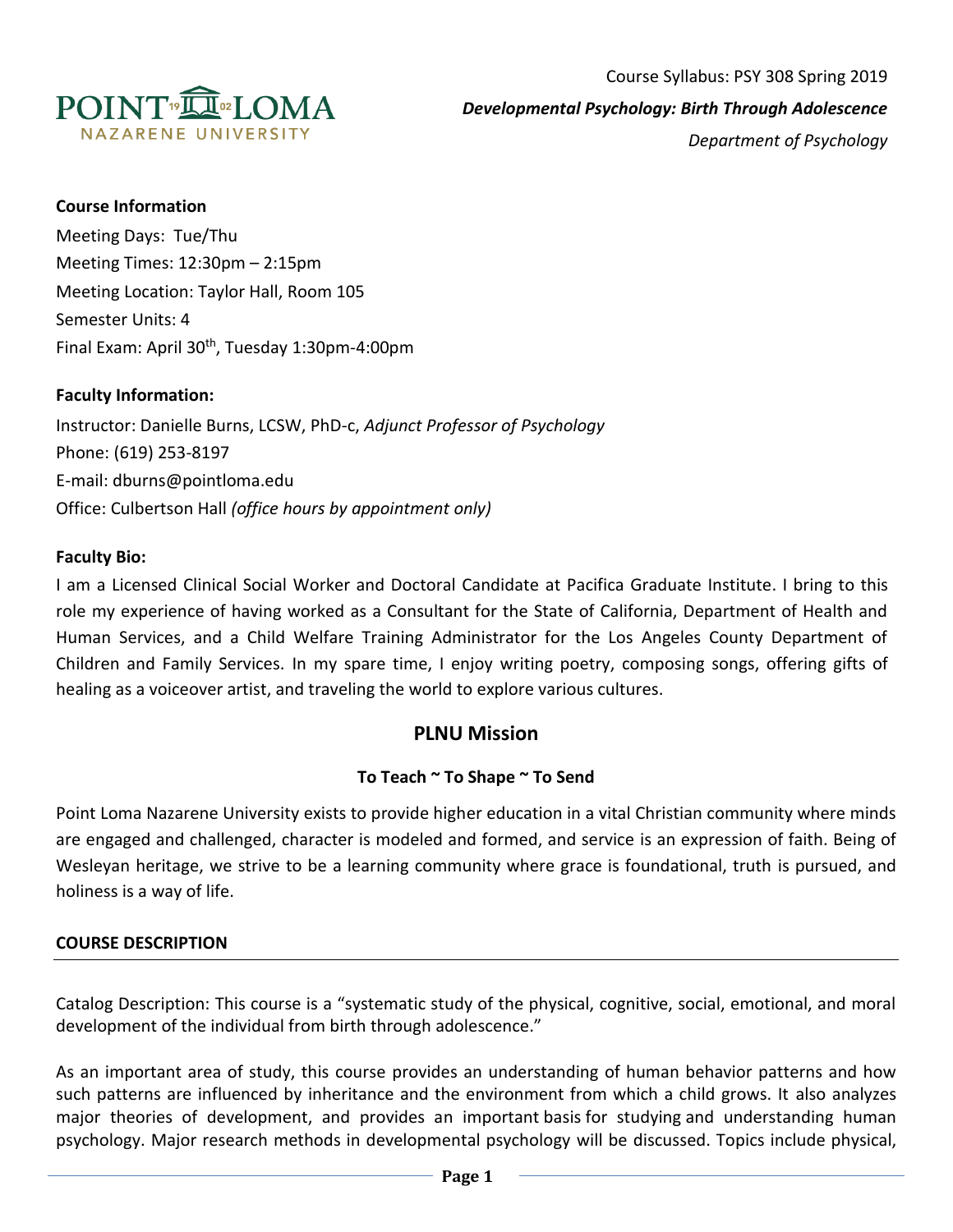socio-emotional, and cognitive development. The course also examines family, school, and community practices and experiences, which shape the integrated personality of the individual.

# **COURSE LEARNING OUTCOMES**

Upon successful completion of this course, students will be able to:

| <b>Course Objectives</b> |                                                                                                                             |  |  |  |
|--------------------------|-----------------------------------------------------------------------------------------------------------------------------|--|--|--|
|                          | 1. Apply developmental psychology theories and research to real world experiences.                                          |  |  |  |
|                          | 2. Evaluate the impact of physical, cognitive, psychosocial, and moral influences across the stages of<br>development.      |  |  |  |
|                          | 3. Compare and contrast the research methods used in developmental psychology.                                              |  |  |  |
|                          | 4. Analyze the influence of family and society on development in an applied field experience.                               |  |  |  |
| 5.                       | List impacts of children's cultural diversity and recent brain research.                                                    |  |  |  |
|                          | 6. Present information in writing, using technology, style, and professional conventions as appropriate to<br>the audience. |  |  |  |

## **REQUIRED TEXTS**

Feldman, R.S. (2016). *Child Development* (7Th Ed.). Boston, MA: Pearson Education.

Perry, B. & Szalavitz, M. (2017). The Boy Who Was Raised as a Dog (3<sup>rd</sup> Ed.). New York, N.Y.: Basic Books.

# **COURSE SCHEDULE AND ASSIGNMENTS**

A combination of lecture, group discussion, and hands-on experiences will be implemented throughout the semester. You will be evaluated based on your engagement, knowledge, and ability to apply the material to real world situations. Lectures will highlight selected topics from the required readings and more recent developments in the field. Class discussions are intended to clarify concepts and enhance student learning. Students are responsible for all required readings, whether or not discussed in class. The readings and lectures will be the primary sources of information for tests, papers, and in-class journaling. Exams will consist of multiple choice and fill in the blank questions. The final exam will be comprehensive, but at least 20% of the questions will come from the midterm exam.

*Note: The syllabus is not a contract. The professor reserves the right to modify the syllabus to accomplish the learning objectives of the course.*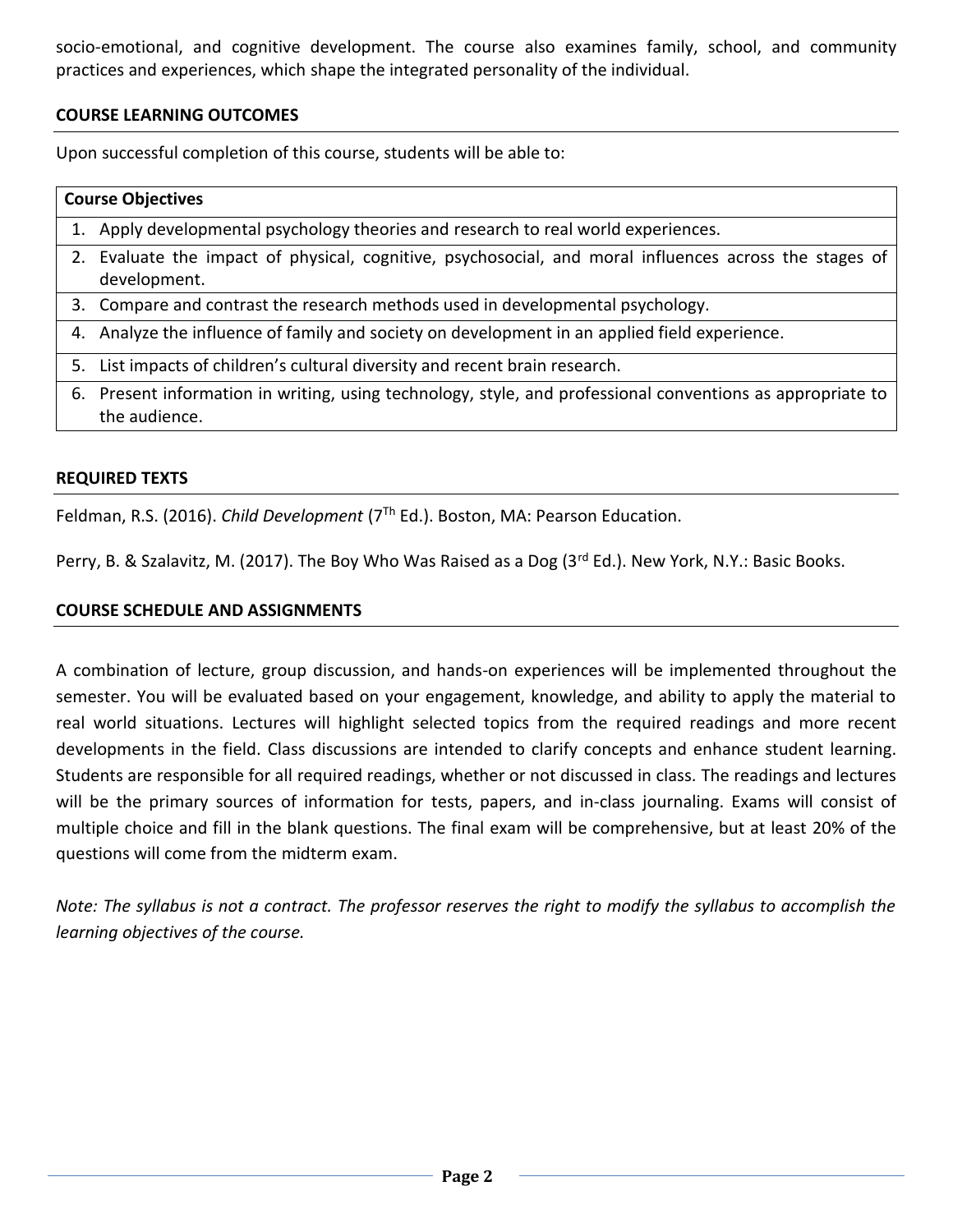| Week                    | <b>Lecture Topics</b>                                                                                                                                                         | <b>Required Readings Before Class</b>                                                                                                                              | Learning<br><b>Activities</b><br>and<br><b>Assignments</b>                                          |
|-------------------------|-------------------------------------------------------------------------------------------------------------------------------------------------------------------------------|--------------------------------------------------------------------------------------------------------------------------------------------------------------------|-----------------------------------------------------------------------------------------------------|
| 1                       | Course Introduction<br>$\bullet$<br>Course Projects<br>$\bullet$<br>Overview                                                                                                  | No readings<br>$\bullet$                                                                                                                                           | Getting to Know You Ice-Breaker<br>Worth 0 points                                                   |
| $\overline{2}$          | Theory and Research<br>$\bullet$<br>in Developmental<br>Psychology<br>Family,<br>$\bullet$<br>Socioeconomic<br><b>Status and Culture</b>                                      | Feldman, R.S. (2016)<br>Chapter 1: An introduction to child<br>$\bullet$<br>development<br>Chapter 2: Theoretical perspectives and<br>$\bullet$<br>research        | Journal Reflection Assignment<br>Worth 10 points                                                    |
| 3                       | Labor and Childbirth<br>$\bullet$<br>Premature and<br>$\bullet$<br><b>Postmature Babies</b><br><b>Environmental Issues</b><br>$\bullet$<br>and Heritability                   | Feldman, R.S. (2016)<br>Chapter 3: The start of life: Genetics and<br>prenatal development<br>Chapter 4: Birth and the newborn infant<br>$\bullet$                 | Journal Reflection Assignment<br>Worth 10 points                                                    |
| 4                       | Infant Cognition,<br>$\bullet$<br>Memory and Circular<br>Reactions<br>Object Concepts,<br>$\bullet$<br>Categories, and<br>Reasoning<br>Smiling and<br>$\bullet$<br>Attachment | Feldman, R.S. (2016)<br>Chapter 5: Physical development in infancy<br>Chapter 6: Cognitive development in<br>$\bullet$<br>infancy                                  | Journal Reflection Assignment<br>Worth 10 points                                                    |
| 5                       | Language<br>$\bullet$<br>Development<br>Memory, Reasoning,<br><b>Number Concepts</b><br>and Conservation                                                                      | Feldman, R.S. (2016)<br>Chapter 8: Physical development in<br>$\bullet$<br>preschoolers<br>Chapter 9: Cognitive development in the<br>$\bullet$<br>preschool years | Written Assignment 1: Societal<br>and Theoretical Influences<br>Due February 7th<br>Worth 50 points |
| 6                       | Behavior and Play<br>$\bullet$<br>Egocentrism<br>Social Development<br>and Aggression                                                                                         | Feldman, R.S. (2016)<br>Chapter 10: Social and personality<br>$\bullet$<br>development in the preschool years                                                      | Journal Reflection Assignment<br>Worth 10 points                                                    |
| $\overline{\mathbf{z}}$ | Intelligence and<br>$\bullet$<br>Memory<br>Cognition,<br>$\bullet$<br>Conservation, and<br>Classification                                                                     | Feldman, R.S. (2016)<br>Chapter 11: Physical development in<br>middle childhood<br>Chapter 12: Cognitive development in<br>$\bullet$<br>middle childhood           | Journal Reflection Assignment<br>Worth 10 points                                                    |
| 8                       | <b>Peer Relations</b><br>$\bullet$<br>Self and Gender<br>$\bullet$<br>Mid-Semester review<br>$\bullet$                                                                        | Feldman, R.S. (2016)<br>Chapter 13: Social and personality<br>development in middle childhood                                                                      | Midterm Exam February 28th<br>(covers weeks 1-8)<br>Worth 80 points                                 |
|                         | No Class March 4 <sup>th</sup> - 8 <sup>th</sup> (Spring Break)                                                                                                               |                                                                                                                                                                    |                                                                                                     |
| 9                       | Puberty<br>$\bullet$<br>Developmental<br>$\bullet$<br>Psychopathology                                                                                                         | Feldman, R.S. (2016)<br>Chapter 14: Physical development in<br>adolescence                                                                                         | Journal Reflection Assignment<br>Worth 10 points                                                    |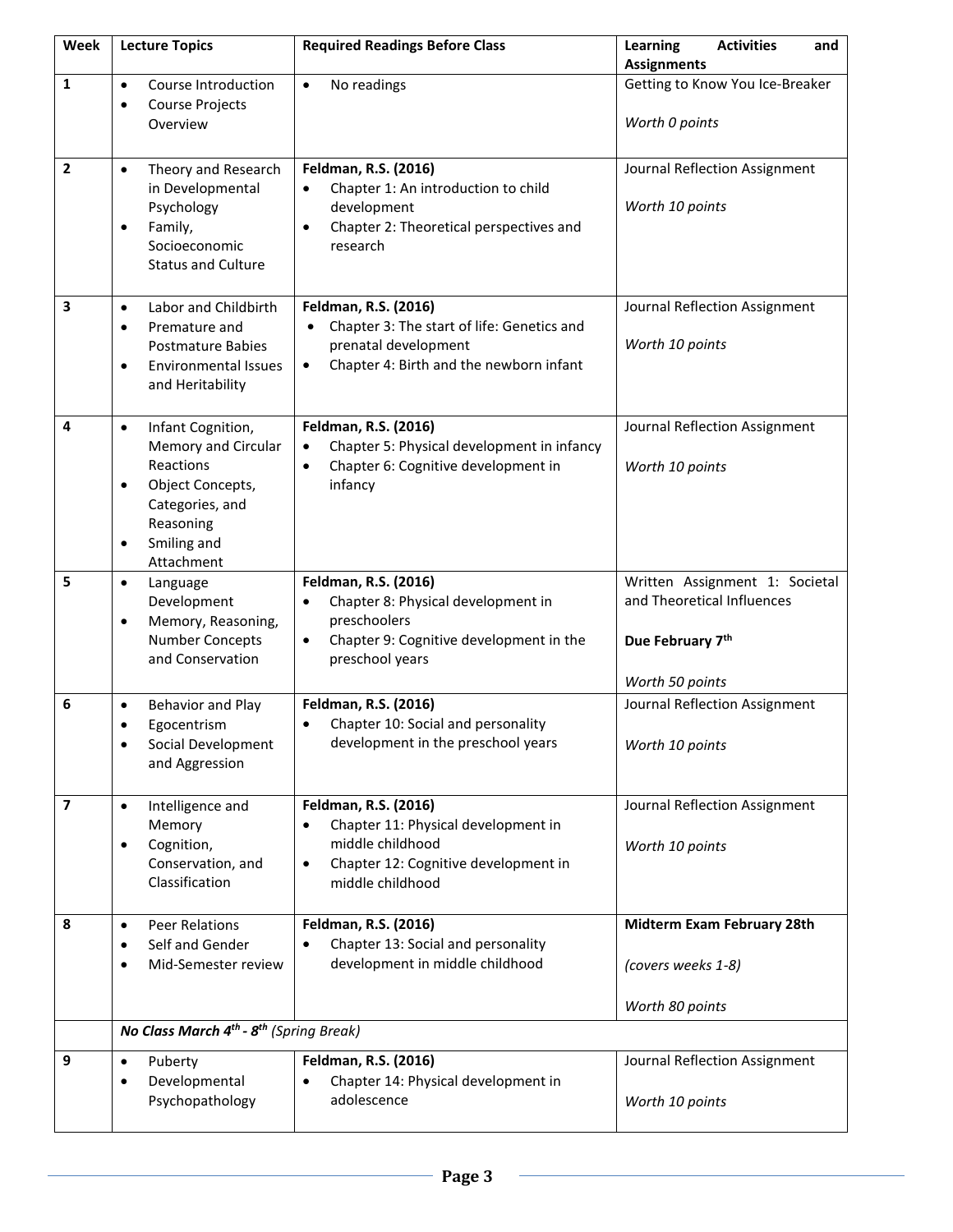| 10 | <b>Formal Operations</b><br>$\bullet$                                                                                                  | Feldman, R.S. (2016)                                                                                                                  | Journal Reflection Assignment                                                                               |
|----|----------------------------------------------------------------------------------------------------------------------------------------|---------------------------------------------------------------------------------------------------------------------------------------|-------------------------------------------------------------------------------------------------------------|
|    | and Egocentrism<br><b>Moral Reasoning</b><br>$\bullet$                                                                                 | Chapter 15: Cognitive development in<br>adolescence<br>Chapter 16: Social and personality<br>$\bullet$<br>development in adolescence  | Worth 10 points                                                                                             |
| 11 | Child Abuse<br>$\bullet$<br>Adverse Childhood<br>$\bullet$<br>Experiences (ACEs)                                                       | Perry, B.D. & Szalavitz, M. (2017)<br>Chapter 1: Tina's world<br>Chapter 2: For your own good<br>$\bullet$                            | Journal Reflection Assignment<br>Worth 10 points                                                            |
| 12 | Ethnocentrism<br>$\bullet$<br><b>Family Strengths</b><br>$\bullet$<br>Environmental<br>$\bullet$<br>Stressors and<br>Resources         | Perry, B.D. & Szalavitz, M. (2017)<br>Chapter 3: Stairway to heaven<br>Chapter 5: The coldest heart<br>$\bullet$                      | Written Assignments 2 & 3: Field<br><b>Experience and Research</b><br>Due April 4th<br>Worth 50 points each |
| 13 | <b>Systems Theory</b><br>$\bullet$<br>Approaches<br><b>Holding Therapy</b><br>$\bullet$<br>Research                                    | Perry, B.D. & Szalavitz, M. (2017)<br>Chapter 6: The boy who was raised as a dog<br>Chapter 7: Satanic panic<br>$\bullet$             | Journal Reflection Assignment<br>Worth 10 points                                                            |
| 14 | Interviewing Children<br>$\bullet$<br>and Youth<br>Recidivism<br>$\bullet$<br>Recording and<br>$\bullet$<br>Summarizing<br>Information | Perry, B.D. & Szalavitz, M. (2017)<br>Chapter 11: Healing communities<br>$\bullet$<br>Chapter 12: A picture, not a label<br>$\bullet$ | Journal Reflection Assignment<br>Worth 10 points                                                            |
| 15 | Guest speaker on<br>$\bullet$<br>April 23rd<br>(announced mid-<br>semester)<br><b>Cumulative Course</b><br>Reflection                  | <b>No readings</b><br>$\bullet$                                                                                                       | Final Exam April 30th<br>(covers weeks $2 - 15$ )<br>Worth 100 points                                       |

# **ASSESSMENT AND GRADING**

| A    | $100 - 93$   |
|------|--------------|
| А-   | $92 - 90$    |
| B+   | $89 - 88$    |
| В    | $87 - 83$    |
| B-   | $82 - 80$    |
| $C+$ | $79 - 78$    |
| C    | 77 - 73      |
| C-   | $72 - 70$    |
| D+   | $69 - 68$    |
| D    | $67 - 63$    |
| D-   | $62 - 60$    |
| F    | 59 and below |

*Grading Scale Grading Requirements*

| <b>10 Journal Reflections</b> | 100  |
|-------------------------------|------|
| Written Assignment 1          | 50   |
| Written Assignment 2          | 50   |
| Written Assignment 3          | 50   |
| Midterm Exam                  | 80   |
| Final Exam                    | 100  |
| Total:                        | 430  |
|                               |      |
| 10 Journal Reflections        | 23%  |
| Written Assignment 1          | 12%  |
| Written Assignment 2          | 12%  |
| Written Assignment 3          | 12%  |
| Midterm Exam                  | 18%  |
| <b>Final Exam</b>             | 23%  |
| Total:                        | 100% |
|                               |      |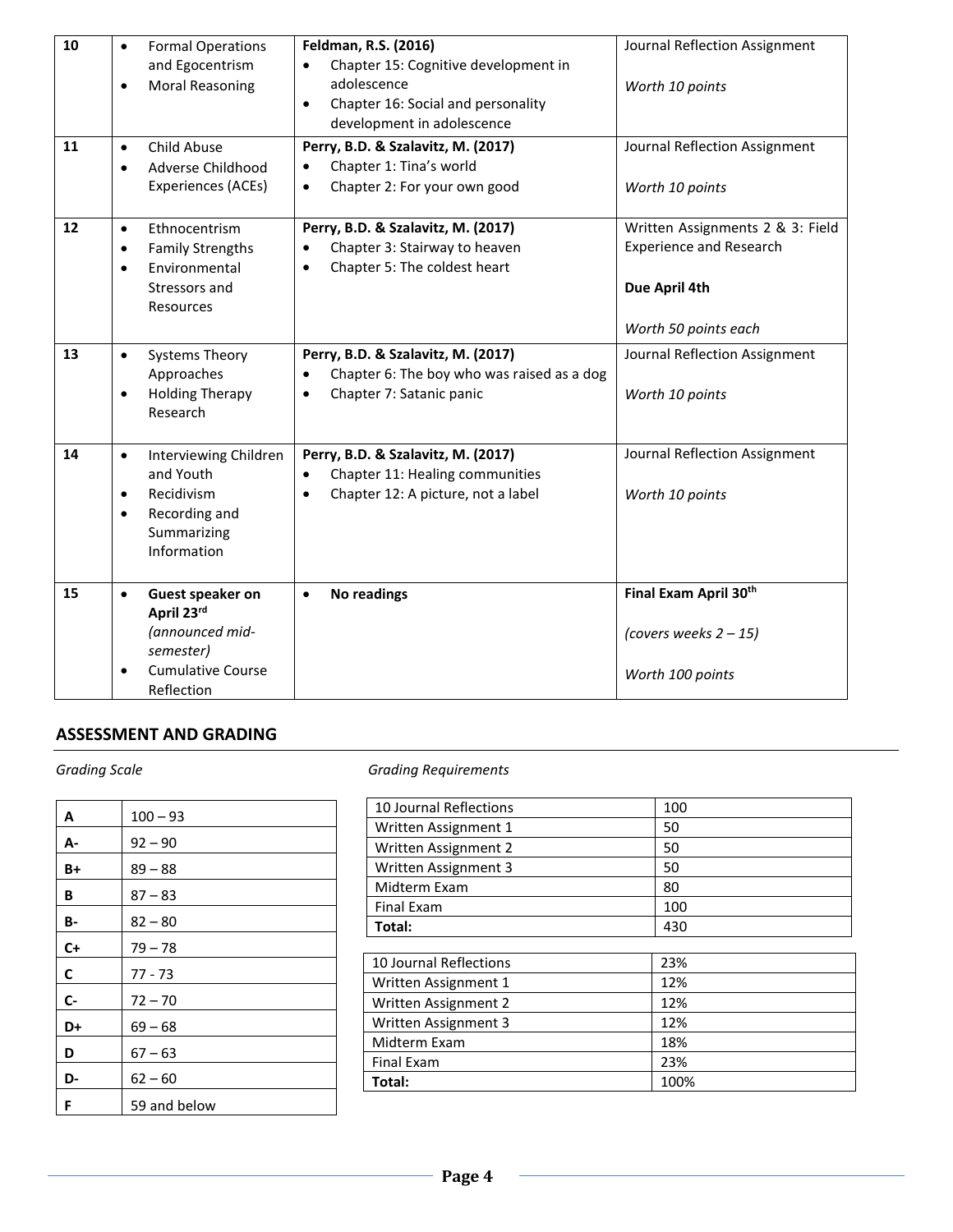#### **WRITTEN ASSIGNMENTS**

There are three written assignments worth 50 points each. Write 3-5 pages in Word format. Include introductory and concluding paragraphs, a title page, and a references page (if applicable). Place the title, paper topic, and your name on the top of the first page. Use 8 ½ by 11 paper, typewritten, on one side only. Use double spacing and one-inch margins. Write the paper as if a friend or relative that knew nothing about psychology were to read it. Apply APA standards to citation of sources for research papers. Submit papers electronically on Canvas. Grading rubrics will be provided and reviewed in lecture material.

# **Written Assignment 1: Societal and Theoretical Influences Paper – Due February 7, 2019:**

As you have learned thus far, one's theoretical perspective influences approaches to child development. Consider the following case example:

The Garcias are a young couple living in San Diego. They have approached Christine, a child development consultant, for advice on how to nurture the development of their 15-month old toddler Anthony.

# *Watch the video provided in the Week 2 lecture material to learn more about the similarities and differences of developmental theories.*

Answer the following questions:

- Compare and contrast the approaches of two theoretical perspectives.
- Explain how each theorist would approach the issue in early childhood.
- Describe how Christine's advice to Anthony's parents might vary depending on his theoretical perspective.
- What role would society and family play in Anthony's development at this stage of development?
- What cultural, psychosocial and physical influences will be seen?

# **Written Assignments 2 & 3: Field Experience and Research Papers – Due April 4, 2019:**

There are two categories for written papers: "Field Experience" and "Research." Complete and submit one assignment from each category. Instructions are as follows:

## **Field Experience Paper Instructions:**

*A. Child Essay (field experience)*: Follow a child between the ages of 2-10 years old for a minimum of 2 hours. Make observations, relate your observations to the theories of child development (e.g. cognitive, moral, language, physical development, etc.), and predict how the child will develop next. If your child is old enough, try the conservation experiments Piaget describes. If you don't have access to a child, you can go to the Early Childhood Learning Center and observe the children there. Plan to observe for a minimum of 3 hours to find examples of child development.

*B. Child Essay (field experience)*: Follow a child between the ages of 2-16 years old who has a special situation (disease, disability, etc.) Introduce the type of disability the child has and a brief overview of it. Then describe specific ways that the child copes and deals with the disability. What impacts are there on the family? What does the child need to best develop from this point forward?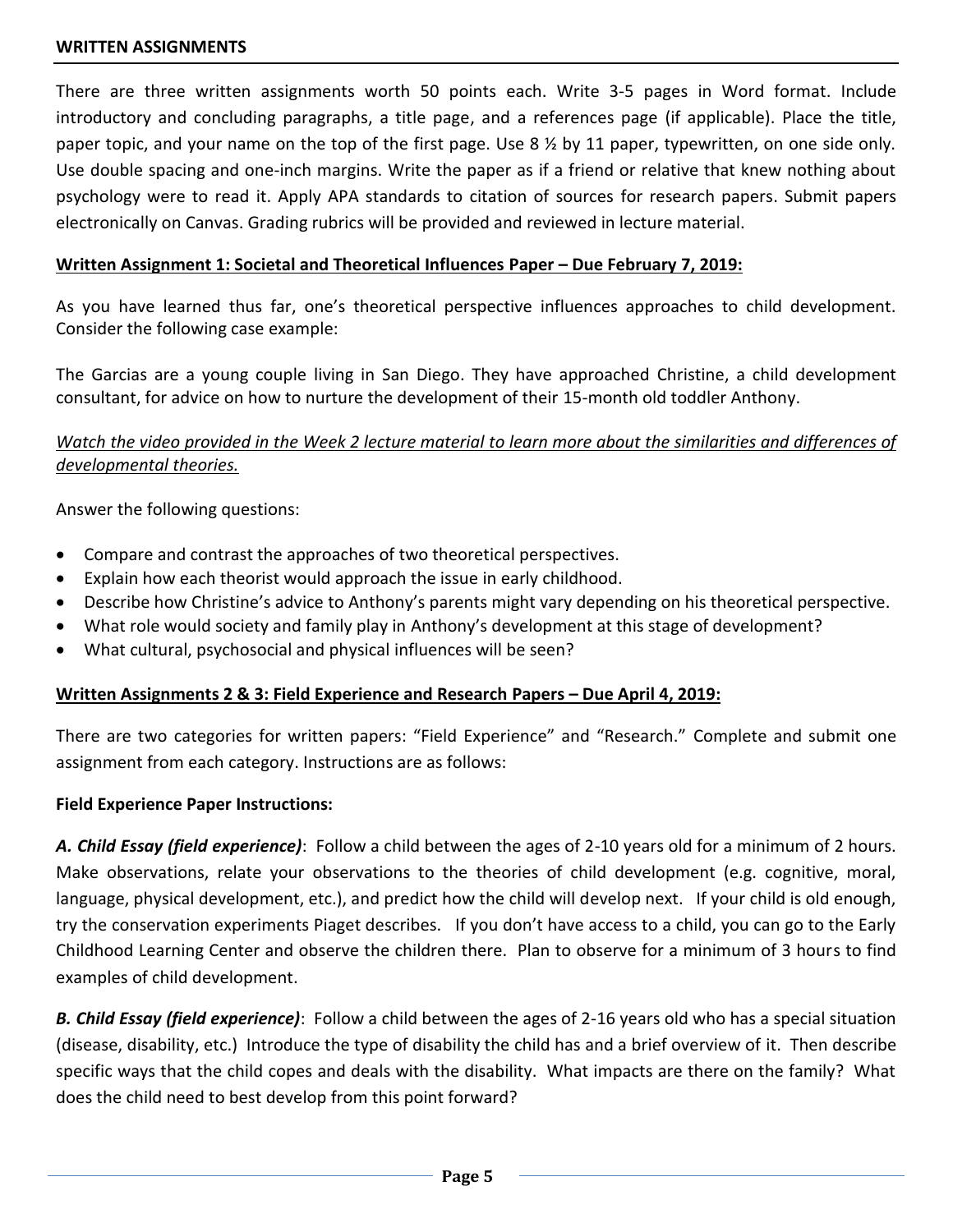*C. Toddler Language Development (field experience)*: Obtain permission to interact with a child between 1-2 years old. Have the following objects with you: teddy bear, small block, small toy dog, small toy truck, toy baby bottle. Initiate language production using the activities listed below, followed by the corresponding question for the child:

- Make the dog jump on the car. Ask, "What happened?" Record child's response.
- Make the car push the block. Ask, "What happened?" Record child's response.
- Put the car on the block. Ask, "What happened?" Record child's response.
- Make the teddy bear hug the child. Ask, "What happened?" Record child's response.
- Pretend to give the bear the bottle. Ask, "What happened?" Record child's response.

Go through the motions as indicated, and ask the child what happened. When the dog jumps on the car, the child might say "Doggie jump car." Record the child's response. The child may then say something like "want doggie" and reach for it. Record this also. You may want to add explanatory comments to recall what was happening when the child spoke. On a separate sheet of paper, categorize and label the child's comments and words. "Doggie jump car" would be an example of telegraphic speech using an action word and nominals. "Want doggie" indicates a social aspect of language, is telegraphic, and uses a nominal and personal-social word. Summarize your findings and what you learned in your paper and include the child's responses.

*D. Facility Observation (field experience):* Call a daycare or nursery and obtain permission to visit and observe their setting (perhaps at your church or in the community). Describe what you find. Does the setting have any philosophical basis? How do they create opportunities for child development physically, cognitively, emotionally, etc.? In what ways are they particularly successful? What are the challenges they face? What are some ways they can improve? Come up with your own questions as well.

*E. Overextensions and More (field experience):* Interview three parents of 2 to 3-year olds about their child's use of overextensions, underextensions, coining, holophrases, etc. Make note of which type occurs more frequently, or more frequently compared to others. Further, ask these parents about the types of first-word combinations their child is using (or used). (At the beginning of your interview, you may want to first define these terms. Refer to the chapter on language development). In your paper describe the results of each child individually and then provide a conclusion to the overall experience.

*F. Infant Crying and Sleeping (field experience):* Interview three parents and ask them how they respond to infant crying. Use the following questions:

- Can you describe how you distinguished your infant's different cries? (hunger, anger, pain, attention, etc.).
- How do you respond to each of these cries?
- Do you think responding to crying is important for attachment and trust, or do you think it reinforces the crying and increases its frequency?
- Do you have any other comments on crying?

Next interview these parents about sleep strategies they implement with their infant. Use the following questions:

- How do you know that your infant is sleepy?
- What do you do to help get your infant to sleep?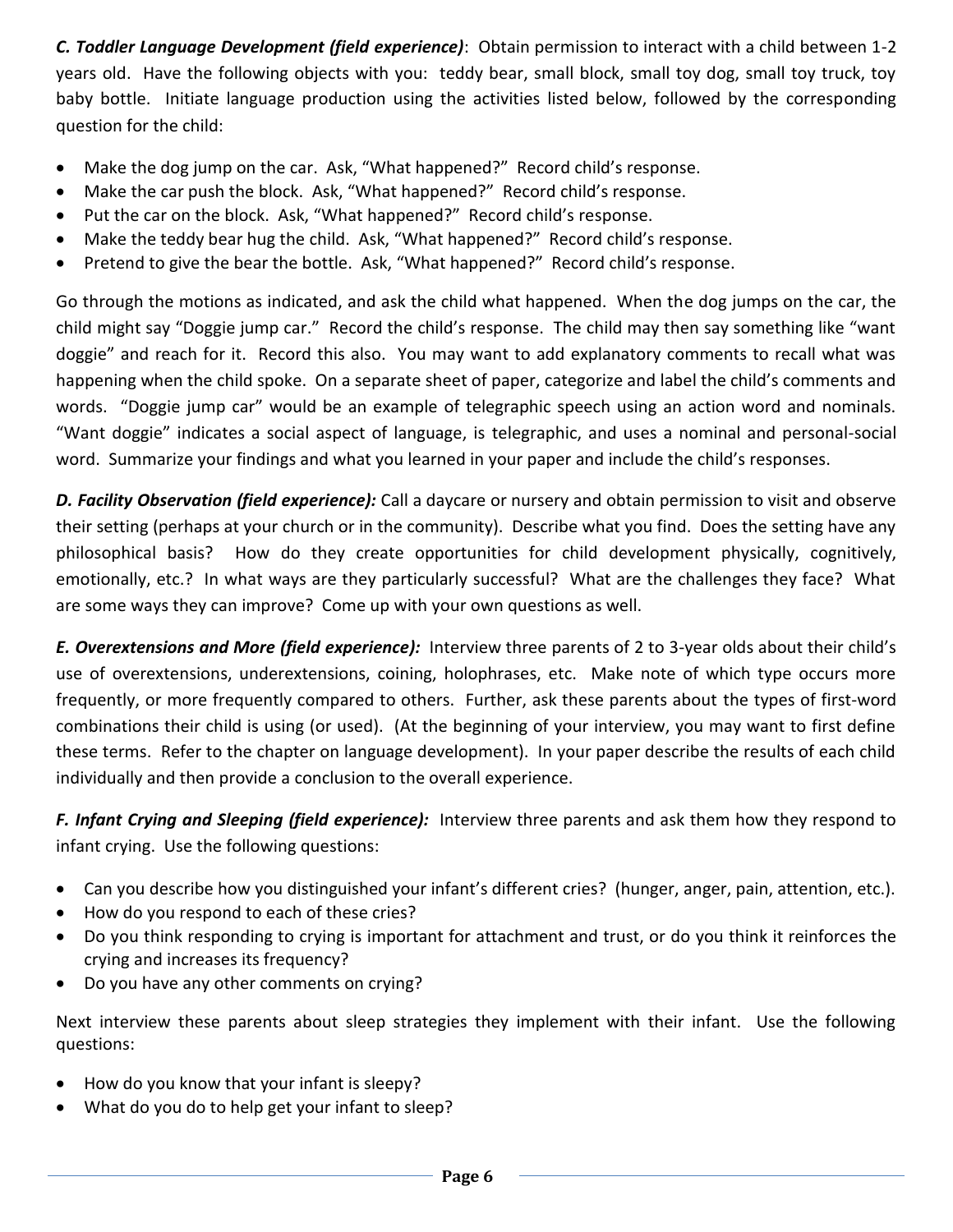- Did you try to put your infant on a sleeping schedule or did you let your infant choose the schedule? If so, how did you go about implementing the schedule?
- Do you have any other comments on your infant's sleeping schedule? Please do not just give the parent's responses.

Summarize your findings, compare the parent's answers, and describe the insights and conclusions you have gained after analyzing the interviews.

*G. Adolescent In-depth Interview (field experience):* Interview an adolescent between the ages of 12-17. You can follow your own format but generally inquire about their lives in the areas of family, dating, future careers, spirituality, their perceived strengths and weaknesses, etc. Try to find areas in their lives that are going well, and areas where they feel they are struggling. What theories from our class are demonstrated in the life of this adolescent? It might be best to have a long conversation with them, and then write the paper rather than think of it as question and answer interview.

*H. Arcade Games (field experience):* Visit a video game arcade. Survey the games, noting the names of the games and their "types" (sports, battle, crime, puzzle, etc.). How many of each type are there? Play or observe someone on at least two different games. Choose games that would be interesting for 6th grade and up. Answer the following questions:

- What is the game theme? What must a player do to win?
- What type of action occurs? Are the graphics good?
- How are males and females portrayed?
- What roles do they play?
- Do you see stereotyping?
- How does the game affect the mood and attitude of the players?

Observe the player's reactions and interactions with the game and game equipment. If the opportunity arises, ask the players why they like the game they are playing. What is your opinion of the game? If you were the parent of an 8-14 year-old who wanted to play arcade games often what would be your reaction? What other insights can you share?

# **Research Paper Instructions:**

*A. Research Paper:* Find a particular topic related to child development and write a research paper. You may use up to two web references, and must have at least three references from a respected, peer-reviewed journal (for example Adolescence, Child Development, Child Welfare, Crime and Delinquency, Developmental Psychology, Early Child Research Quarterly, Families in Society, International Journal of Aging and Human Development, Journal of Experimental Child Psychology, Merrill - Palmer Quarterly, or Youth and Society, etc.).

*B. Research Proposal:* Suggest a hypothetical experiment (with children) in an area of your interest. Present the experiment as a proposal. Be sure to provide some background on the topic, specify your hypothesis and the method of study (including independent and dependent variables). Specify whether the study is longitudinal or cross-sectional and why. Indicate what type of reinforcement you would use (if necessary), the task for the child, and so on. Be sure to indicate why you would do the study. Include the Purpose of the study (why are you proposing to perform the experiment? What was it that you don't know? What are you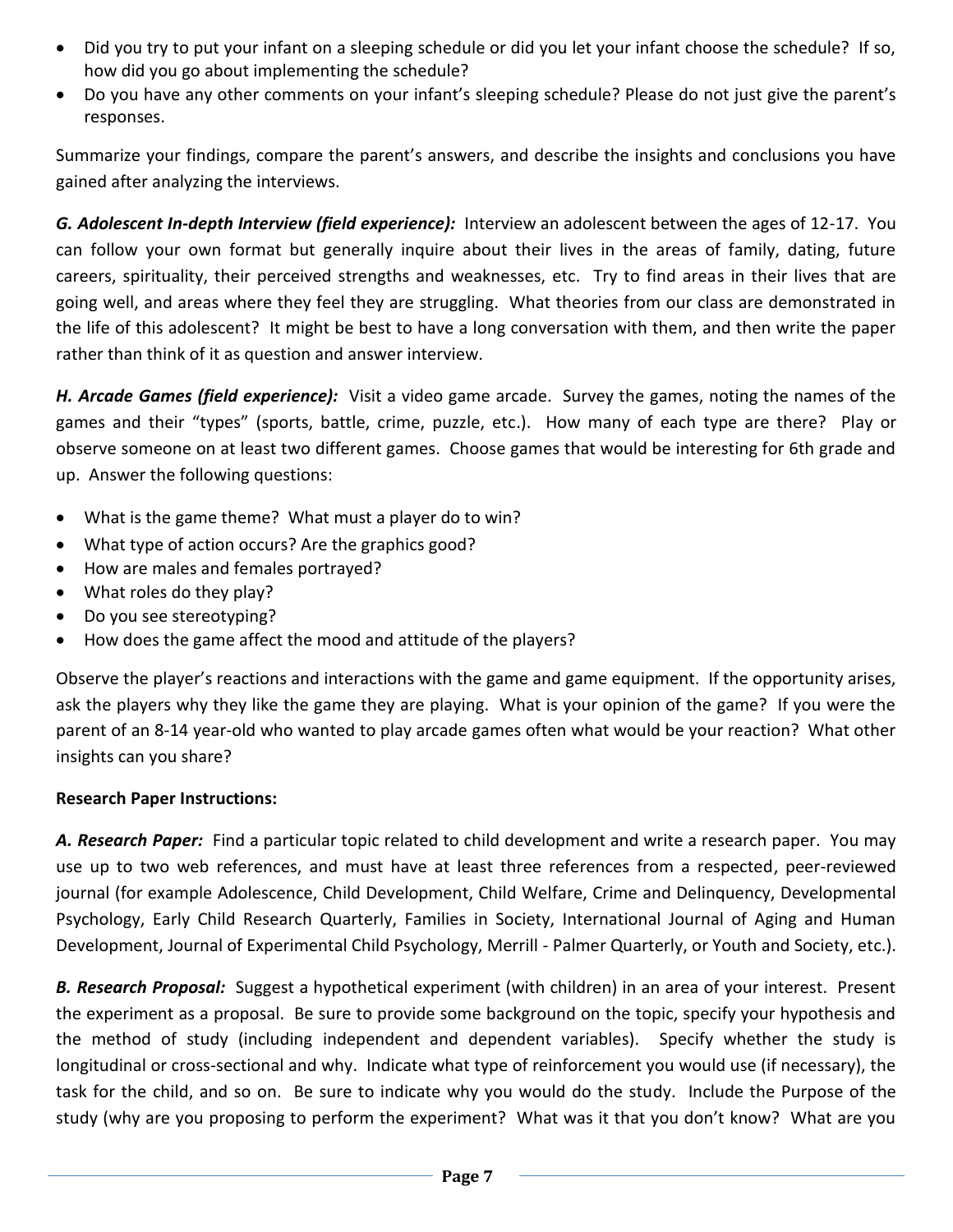trying to find out?) Also include the Procedure of the study (what do you propose to do? What materials do you propose to use? Who will the participants be? How many? What will the experimenter do, and what will the subjects do? Describe these things so that someone else could perform the experiment in the same manner you are proposing.

*C. Pregnancy Presentation:* Imagine that you are conducting a session for prospective parents. You want them to have a physically and emotionally healthy pregnancy. Prepare a detailed outline (e.g. bulleted paragraphs) for a presentation that you will hypothetically give to help these parents. Add speaker's notes. Summarize research from at least two peer-reviewed studies, including a description of the main findings and methods used to study the topic. Apply the information gathered from lecture notes, the text, and research articles, to provide at least three practical recommendations for parents. Include prenatal development, healthy pregnancies tips (nutrition, teratogens, etc.), developmental problems, child birth stages, parenting tips, etc. (This presentation can be single spaced and more than five pages if needed.)

# **ACADEMIC INTEGRITY AND BEHAVIORAL EXPECTATIONS**

This class will be conducted in accordance with the college student code of conduct and basic standards of academic honesty. It goes without saying that any forms of cheating, plagiarism, or other forms of academic dishonesty are not acceptable and will severely impact your grade and any future letters of recommendation. Is it really worth it? Part of my job is to help create a positive learning community. If you repeatedly have a negative impact on that community, I reserve the right to lower your final grade by one letter grade. Ultimately, everyone has to choose whether they will contribute or break down community, and I invite you to be a contributor.

Attendance is a critical component of this course. Much of the learning comes from class discussion and material not covered in the book. That is why the PLNU attendance policy will be closely followed. Please note that only Provost approved, university-sponsored activities are excused and personal reasons such as illness or family events are not.

Of course, we all have personal reasons why missing class might be necessary, and so each student receives four personal absences. At the end of the semester, each unused absence will be converted into an extra credit point (yes, you can get four extra credit points simply by attending class each day.) Each unexcused absence or tardy beyond three will be minus three points. If absences are excessive, the student may be dropped from the class.

I strongly recommend not using laptops in class. The reasons are three-fold: 1. It is hard to not check other things, which impairs your learning. You most likely are not aware of the impairment, but the research is quite clear. <https://www.tandfonline.com/doi/full/10.1080/01443410.2018.1489046>

2. Even if it doesn't impair your learning, it impairs others learning. <http://www.sciencedirect.com/science/article/pii/S0360131512002254>

3. You write more but learn less. Writing your notes creates synthesis which increases your learning. [http://pss.sagepub.com/content/early/2014/04/22/0956797614524581.abstrac t](http://pss.sagepub.com/content/early/2014/04/22/0956797614524581.abstrac%20t) [http://chronicle.com/blogs/linguafranca/2014/08/25/why-im-asking-you-not-touse](http://chronicle.com/blogs/linguafranca/2014/08/25/why-im-asking-you-not-touse-laptops/?cid=at&utm_source=at&utm_medium=en%20)[laptops/?cid=at&utm\\_source=at&utm\\_medium=en](http://chronicle.com/blogs/linguafranca/2014/08/25/why-im-asking-you-not-touse-laptops/?cid=at&utm_source=at&utm_medium=en%20)